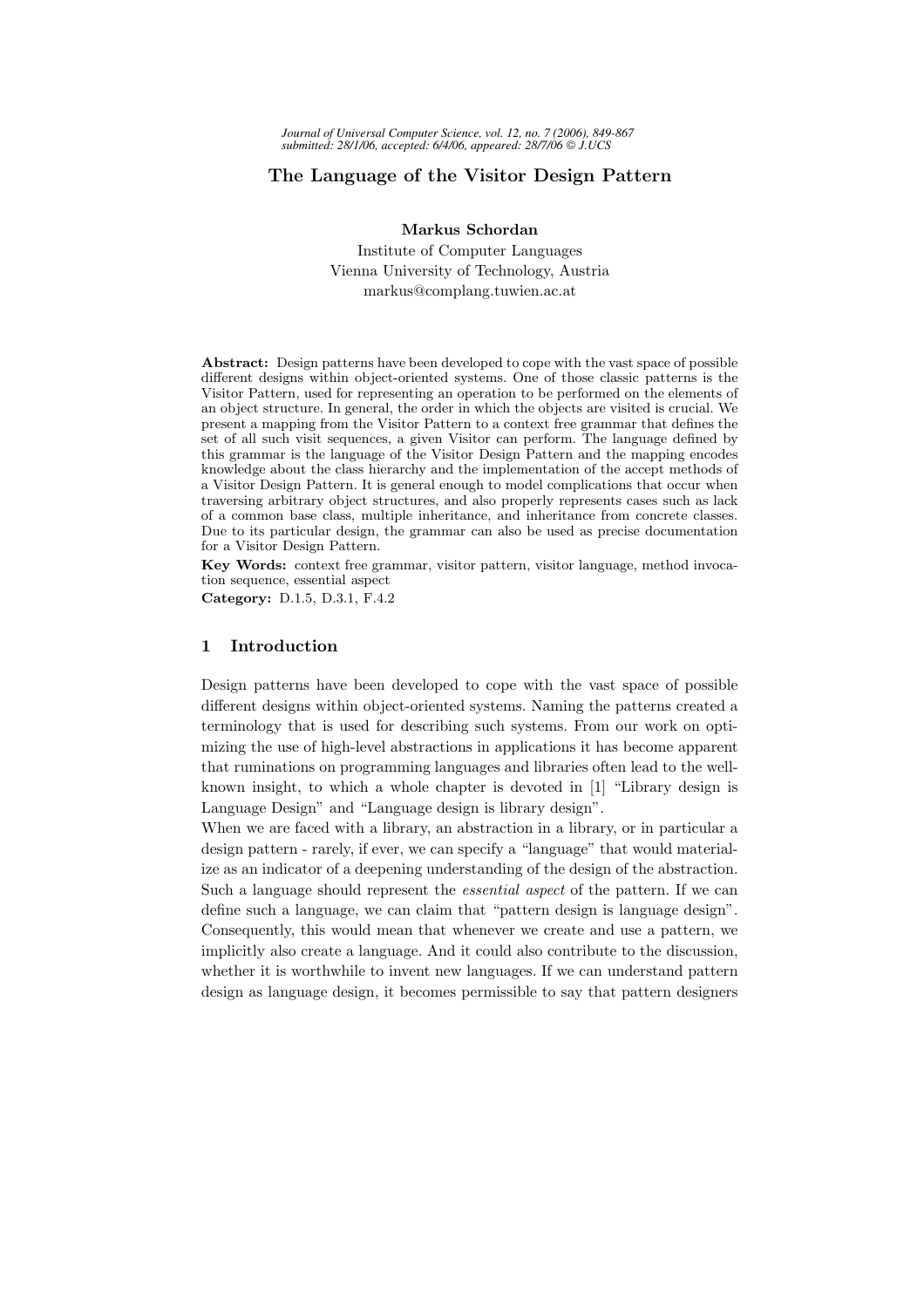are also language designers. And then it is eligible to say that many such languages have been developed in recent years; and have been accepted and did survive in form of patterns.

Our contribution is the definition of such a language for one of the classic design patterns presented in [2]. The pattern of interest is the Visitor Design Pattern. The essential aspect of this pattern is that it defines a traversal on an object structure and "visits" each node of that structure in some defined order. Such a structure can be potentially infinite, and the visited objects do not have to have a common base class.

The declared purpose of our contribution is the precise documentation of a Visitor. Whereas it is commonplace to generate visitor code from AST grammars, we formalize a way to extract a grammar from code in which the Visitor Pattern can be identified. The proposed mapping from a Visitor to a grammar is a contribution to the field of documenting Visitors, and opens the possibility of applying the technique to other types of Design Patterns. To allow the application of the presented approach to data structures in general, the formalism handles complications that occur when traversing arbitrary object structures, such as lack of a common base class, multiple inheritance, and inheritance from concrete classes. The mapping encodes knowledge about the class hierarchy and the implementation of the accept methods of a Visitor.

We present how to map the invocation of the visit methods of a Visitor Pattern into a context-free grammar that generates all the sequences of visit method invocations, thus providing a high-level view of all possible visiting sequences that can be performed by the Visitor. We shall call the language generated by that grammar the language of the Visitor Design Pattern, or short Visitor Language. A word of the language corresponds to the sequence in which the nodes of the object structure are visited, i.e. a terminal represents the invocation of a visit method; and the set of all those words, the language, represents all possible visit sequences that may be performed given any object structure for which the Visitor is implemented to perform on.

The definition of the Visitor Language is an attempt to building a bridge between grammar-oriented approaches and software design. There exists a broad range of contributions to the field of grammar-based specification of object-structures and automatic generation of Visitors [3–12]. A direct correspondence of grammars and the special case of object-oriented abstract syntax trees has also been discussed in [13] by Appel. Whereas these approaches are based on a grammar and generate the interfaces and implementation of the object structure and a Visitor, we define the language for an existing Visitor Pattern, literally going into the opposite direction. This is motivated by our work on abstract aware analysis for automatic recognition of abstractions and generation of documentation and annotations. Generating a grammar permits arguing that we also find "hidden"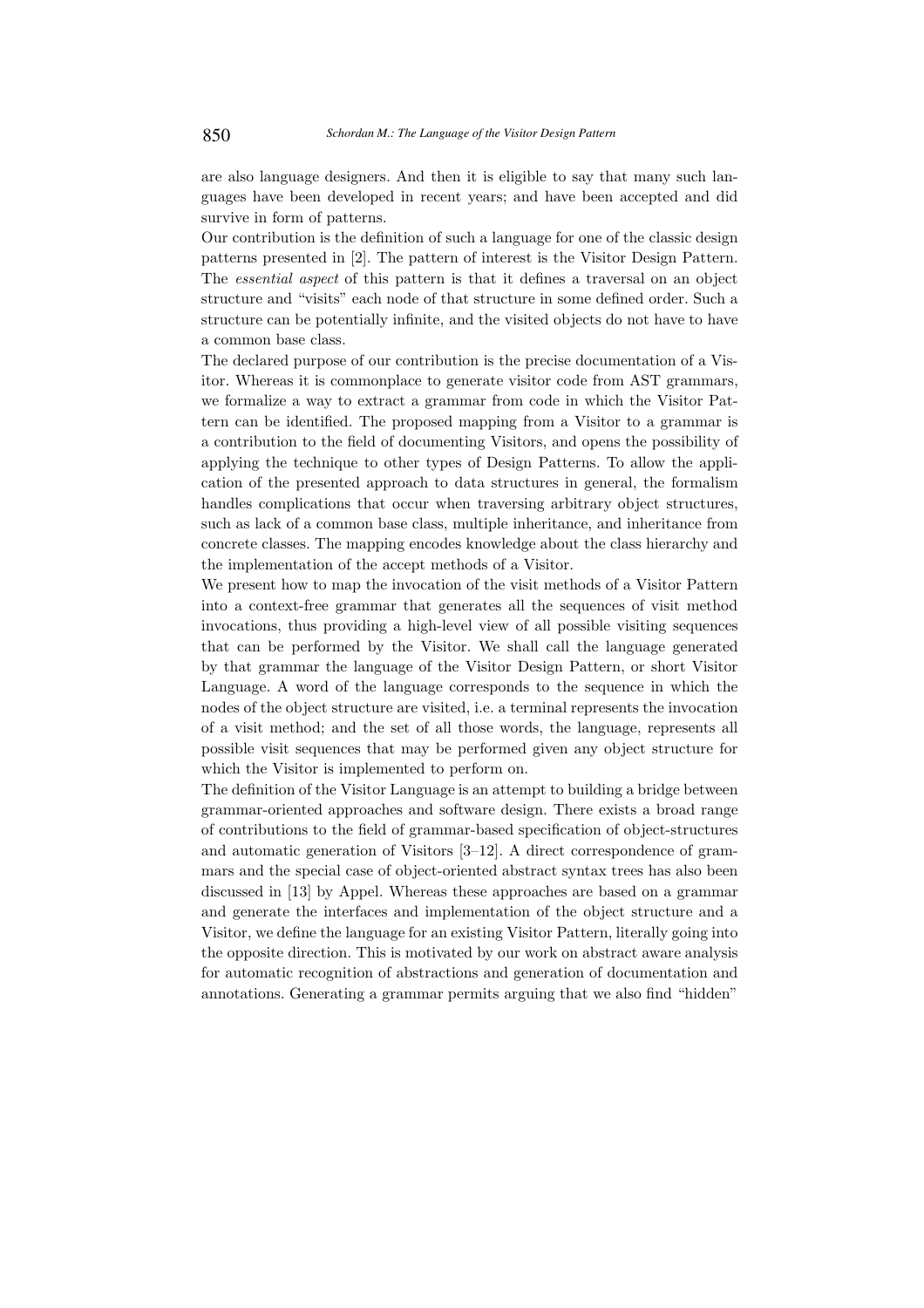Listing 1: Abstract C++ class Visitor and inheriting class MyVisitor.

| class Visitor $\{$             | class MyVisitor : public Visitor {                     |
|--------------------------------|--------------------------------------------------------|
| public:                        | public:                                                |
| virtual void visit $B(B*)=0$ ; | void visit $B(B \ast ob)$ { cout $<<$ "b" $<<$ endl; } |
| virtual void visit $C(C*)=0$ ; | void visit $C(C \ast ob)$ { cout << "c" << endl; }     |
| virtual void visit $D(D*)=0$ ; | void visit $D(D* obj)$ { cout << "d" << endl; }        |
| virtual void visit $E(E*)=0$ ; | void visit $E(E \ast obj)$ { cout << "e" << endl; }    |
|                                |                                                        |

languages in software. In particular, it is the recent attempt of going towards the discipline Grammarware [14] that fuels our endeavour of generating a grammar for existing patterns such that patterns can be understood as languages. It also permits making the argument in the other direction, that is, what could have been saved in development if grammars would have been used to specify and generate the code. At least, it documents a Visitor Design Pattern such that the traversal it can perform, is precisely documented for users.

Since the understanding and appreciation of a language is fundamentally connected to its design and how "easy" it is for users to learn, apply, and use, we also consider the design of our grammar as an important ingredient for its appeal. The design of the grammar is as critical as the design of the software pattern that we are mapping from. We are going to define a grammar that is as appealing and easy to read as the original pattern. Actually, we attempt to go beyond that. It should be easier to read, permitting to focus on the essential aspect of the Visitor Pattern only, formalizing only the relevant information that constitutes a Visitor Pattern. But we do not present a new formalism, or a new extended form of a grammar. The grammar we use is a context free grammar, with only two specific forms of productions such that each form of production represents distinct properties of the Visitor Pattern.

In the following section we present our running example that will serve in explaining several properties and details of the mapping in later sections as well. In the example we also present the corresponding formal grammar as defined by our mapping. The details on how this grammar is obtained in general is discussed in subsequent sections.

## 1.1 Example

The Visitor Pattern is used for representing an operation to be performed on the elements of an object structure. A Visitor essentially does a depth-first-walk of an object structure, executing an "action" method, usually called visit, at each object. It is a frequently used pattern in libraries that implement object structures.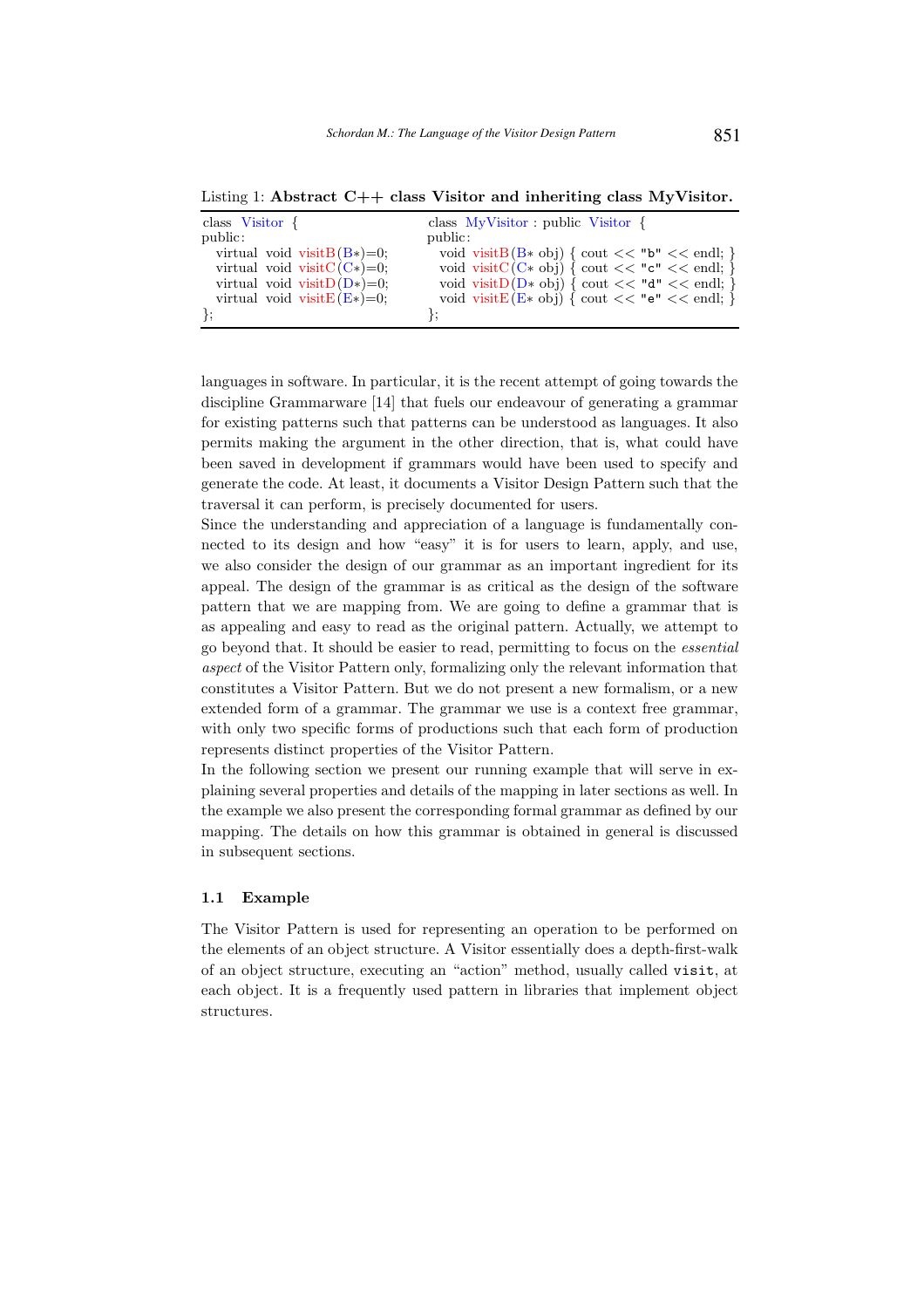Listing 2: C++ class interfaces of traversed object structure.

class  $A \{$ public: public: virtual void  $accept(Visitor \& v)=0;$   $D()$  $\}$ ; virtual void accept(Visitor & v); }; class  $B : public A \{ public$ class  $E : public D$  {  $B(A * next0,D * data0)$  public:<br>:next(next0),data(data0) {}  $E():D()$ } :next(next0),data(data0)  $\{\}$ virtual void  $\text{accept}(\text{Visitor}\& v);$  virtual void  $\text{accept}(\text{Visitor}\& v);$ <br>ivate: private: A∗ next; D∗ data; }; class C : public A { public:  $C()$ } void virtual accept(Visitor& v); };

Listing 3: Implementation of accept methods of object structure.

| void B:: $accept(Visitor \& v)$ {                                         | void $D:accept(Visitor \& v)$ {                             |
|---------------------------------------------------------------------------|-------------------------------------------------------------|
| $v \cdot \text{visitB}(\text{this});$                                     | $v. \text{visitD}(\text{this});$                            |
| $next->accept(v);$                                                        |                                                             |
| $data->accept(v);$                                                        |                                                             |
|                                                                           | void E::accept(Visitor & v) {<br>v. visit $E(t)$ this $)$ ; |
| void $C: accept(Visitor \& v)$ {<br>$v \cdot \text{visitC}(\text{this});$ |                                                             |
|                                                                           |                                                             |

The example code in Listing 2 shows the interfaces of our example classes. We use a minimal artificial example that is designed to ease the demonstration of formal properties of the mapping. Although small, the example includes two properties that require particular attention. One property is that the class hierarchy that is used for the object structure, does not have a common base class from which all other classes inherit. And the second one being that we also have a class inheriting from a concrete class. The latter second case for example, is not present in the approach taken by Appel in [13] for a grammar based definition of an abstract syntax tree (AST). For ASTs Appel's design results in a good design of the tree, where concrete classes only exist as leaf nodes in the class hierarchy. But since we present a mapping for the general case, and do not want to suggest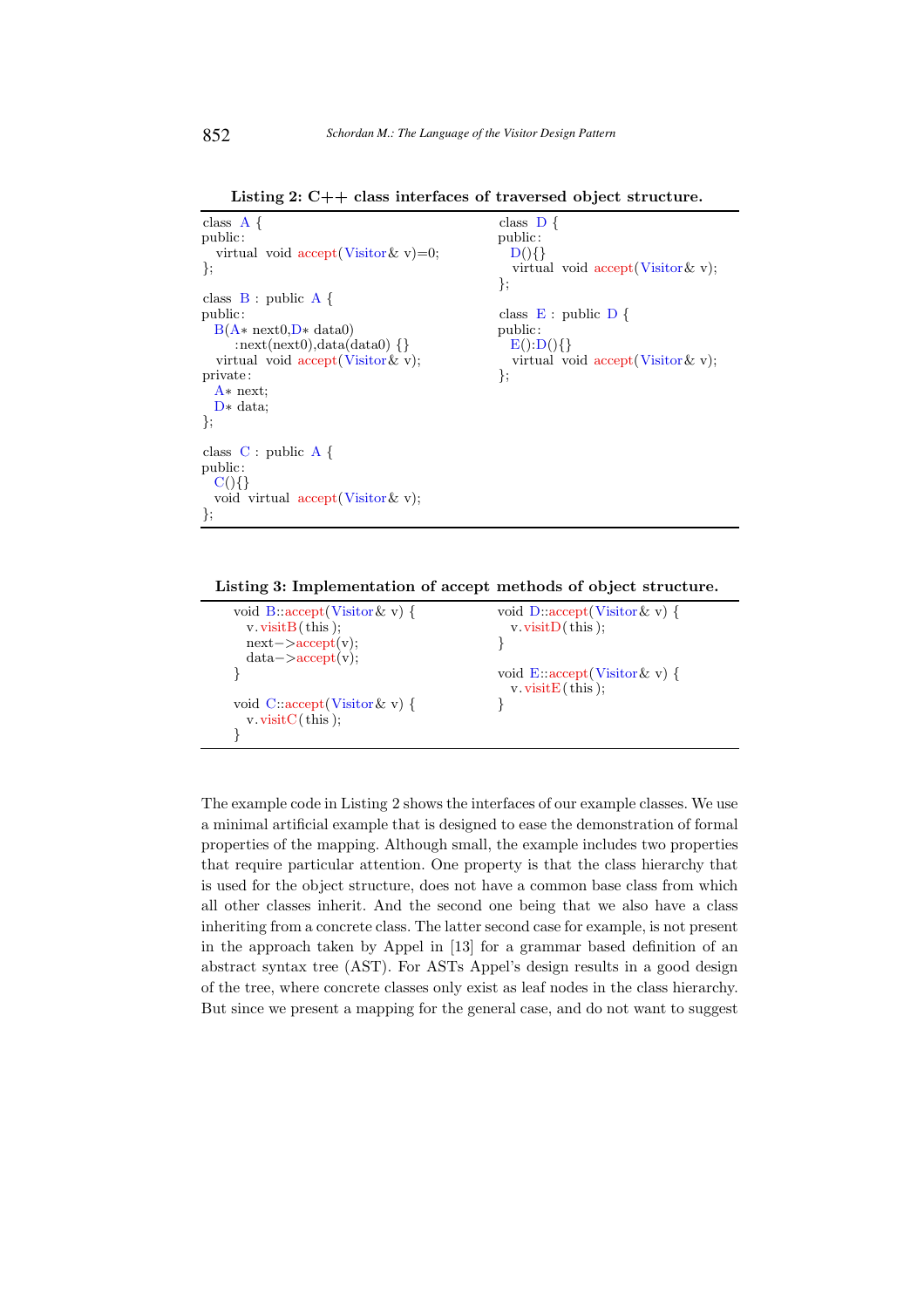

Figure 1: Visualization of a concrete object structure and its traversal with the given example Visitor. Each arrow head corresponds to a visit of the respective node, denoted  $v_X$ , where X is the type of the object. The visit method invocation sequence for this concrete object structure is  $v_B^4 v_C^1 v_E^2 v_D^1 v_E^1 \in L(G_1)$ .

to change the design in any way, we need to incorporate such cases as well. We have one abstract base class, A, and two concrete classes, B and C inheriting from class A. And we have another second class hierarchy, with class D as root class of the hierarchy, and one class E inheriting from D. Both classes, D and E, are concrete classes.

If we create a data structure with the objects of type A to E, we can use a Visitor to traverse that data structure and specify a visit method for each concrete object, see Listing 1. The other part of the Visitor Pattern is the accept methods shown in Listing 2 and Listing 3. We shall show that we can create a formal grammar that defines the set of all sequences of visit methods that can be invoked by a Visitor. The formal grammar for the example Visitor in Listing 2 and Listing 3 is

$$
G_1 = (N_1, T_1, P_1, A) \text{ with } N_1 = \{A, B, C, D, E\}, T_1 = \{v_B, v_C, v_D, v_E\},
$$
  

$$
P_1 = \{A \rightarrow B, A \rightarrow C, B \rightarrow v_B A D, C \rightarrow v_C, D \rightarrow v_D, D \rightarrow E, E \rightarrow v_E\}
$$

where  $N_1$  is the set of nonterminals, representing the abstract and concrete classes used for defining the object structure. The set of terminals is  $T_1$  where we use the notation that  $v_X$  represents a call of the visit method for class X. Grammar  $G_1$  generates the language

$$
L(G_1) = \{x^n y z^n \mid x = v_B, y = v_C, z \in \{v_D, v_E\}, n \ge 1\},\
$$

a deterministic context free language. This is the set of all sequences of visit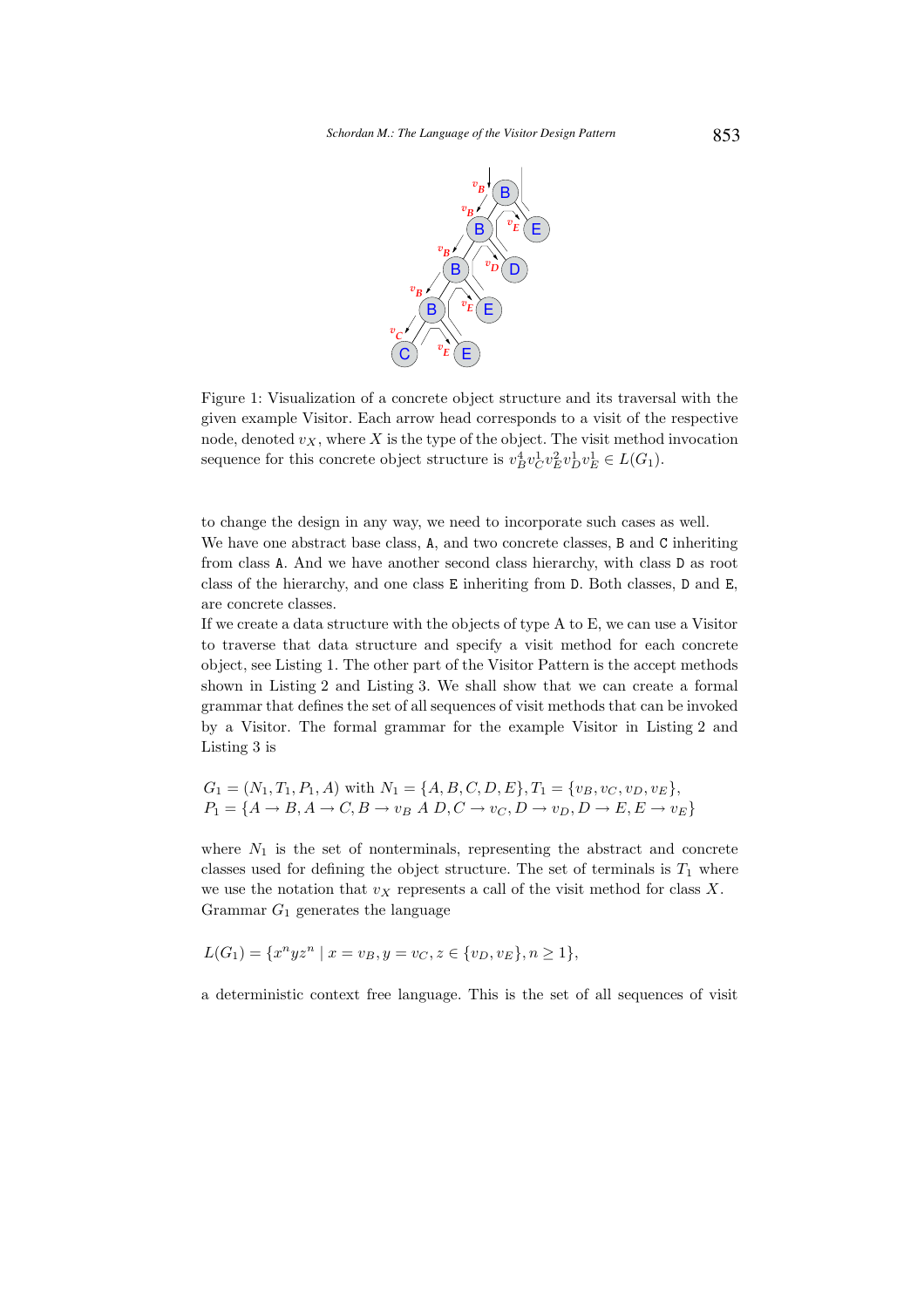Listing 4: Alternative implementation of the accept method of class B.

```
void B::accept(Visitor& v) {
  v.\text{visitB}(\text{this});data−>accept(v); /* declared type of data is D**/next−>accept(v); /∗ declared type of next is A∗ ∗/
}
```
methods that can be called, if the example Visitor is used by invoking the accept method of an object referred by a variable with declared type A. In the above example, the visit methods are implemented, see Listing 1, such that MyVisitor prints a lower caps letter of the class to which the visit method corresponds to. Hence, the visit method for class B, visitB, prints 'b' to stdout. We use that to illustrate our pattern mapping by example. The sequence of invoked visit methods is reflected in the output of the example code as well, and the set of all possible outputs of our Visitor is  $\{x^n y z^n \mid x = b, y = c, z \in \{d, e\}, n \ge 1\}.$ 

Please note that  $n \geq 1$ . For our language definition we assume that traversing the object structure does not cause errors such as dereferencing of null pointers or exceptions. Here this means that at least a concrete object of type B, one object of type D or E, and one of type C must exist. In general, we assume that the Visitor succeeds traversing a given object structure. Otherwise we would need to consider the set of all prefixes of all words which would render the language rather useless. We shall discuss that aspect, sub languages, and variations of the classic pattern in Section 2.5.

One traversal of a concrete object structure corresponds to one word in the Visitor Language. In Fig. 1 a concrete object structure with nine objects is shown. Starting at the root node, the sequence of visit method invocations for this concrete structure and the given Visitor is  $v_B^4 v_C^1 v_E^2 v_D^1 v_E^1$ . This sequence is a word of the Visitor Language  $L(G_1)$ . The set of all visit method invocation sequences that can be performed by the given Visitor is the language defined by grammar G.

Now let us also determine the Visitor Language with an alternative implementation of one of the accept methods of this Visitor. We use this variation to demonstrate that the Visitor Language is different, dependent on the implementation of accept methods. Let us reverse the two invocations of the accept methods in class B's accept method as shown in Listing 4. Mapping this alternative Visitor to a grammar gives us a new grammar,  $G_2$ , where only the set of productions is different to G.

$$
G_2 = (N_1, T_1, P_2, A)
$$
, with  $P_2 = P_1 - \{B \rightarrow v_B A D\} + \{B \rightarrow v_B D A\}$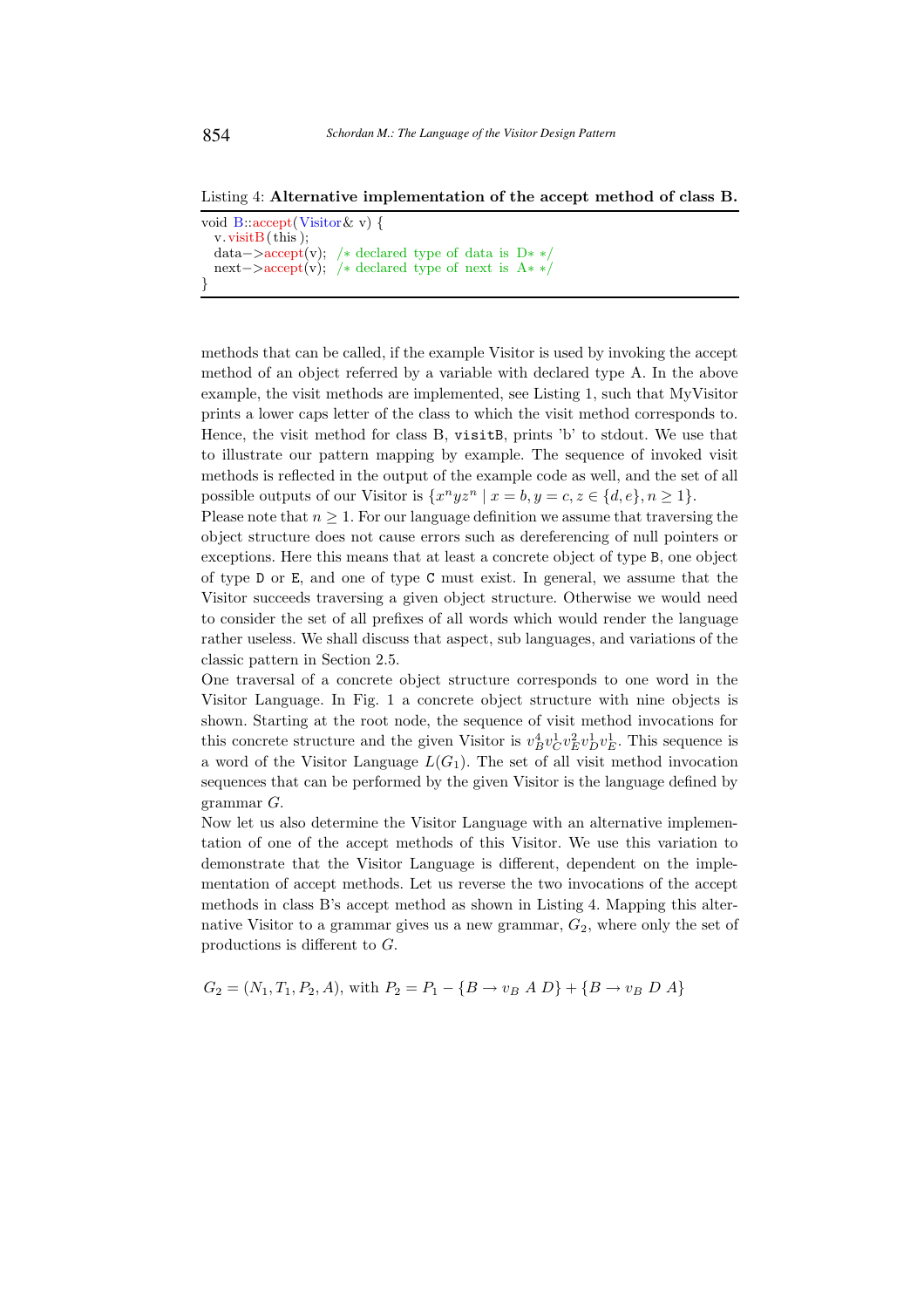The difference, representing the fact that the accept method of class  $B$  is implemented differently, is that we have now the production  $B \to v_B D A$  instead of  $B \rightarrow v_B A D$ . Consequently, the language is also different,

$$
L(G_2) = \{(xy)^n z \mid x = v_B, y \in \{v_D, v_E\}, z = v_C, n \ge 1\},\
$$

a regular language. We can write it as regular expression  $(v_B(v_D \mid v_E))^+ v_C$ , where  $+$  denotes that there exists at least one occurrence of the regular expression in brackets, and '|' that we have either  $v_D$  or  $v_E$  as terminal at this position. Thus, the language classes of our Visitor Language can be different, ranging from regular languages to context free languages.

In Section 2 we present a formal definition for the mapping from a Visitor Pattern to a grammar. In Section 3 we discuss various applications of our approach, followed by a comparison with the related work in Section 4. Eventually we conclude in Section 5 that our mapping permits understanding design pattern design as language design.

### 2 Mapping the Visitor Pattern to a Formal Grammar

In this section we shall define a mapping between the Visitor Design Pattern to a formal grammar such that the grammar generates the set of all visit sequences that the visitor can successfully perform. With "successfully" we mean that the Visitor does not fail because of errors in the object structure.

The mapping consists of two parts. First, we need to determine the relevant information of the implementations of all accept methods of a Visitor Pattern. Second, we shall determine the relevant information of the class hierarchy.

### 2.1 Accept Methods

The relevant information of the implementation of an accept method of a class,  $A_i$  is

- i The name of the class, A,
- ii The name of the visit method that is invoked for class A, denoted  $v_A$ ,
- iii The order in which other accept methods are invoked by the accept method of class A. We shall map the declared types of the variables on which the accept methods are invoked to a sequence of grammar symbols, denoted  $A_1 \ldots A_n$ .

Let the set of classes with accept methods of the (same) classic Visitor Pattern be  $\mathcal{C}$ . We define the set of productions,  $P_a$ , mapped from the accept methods as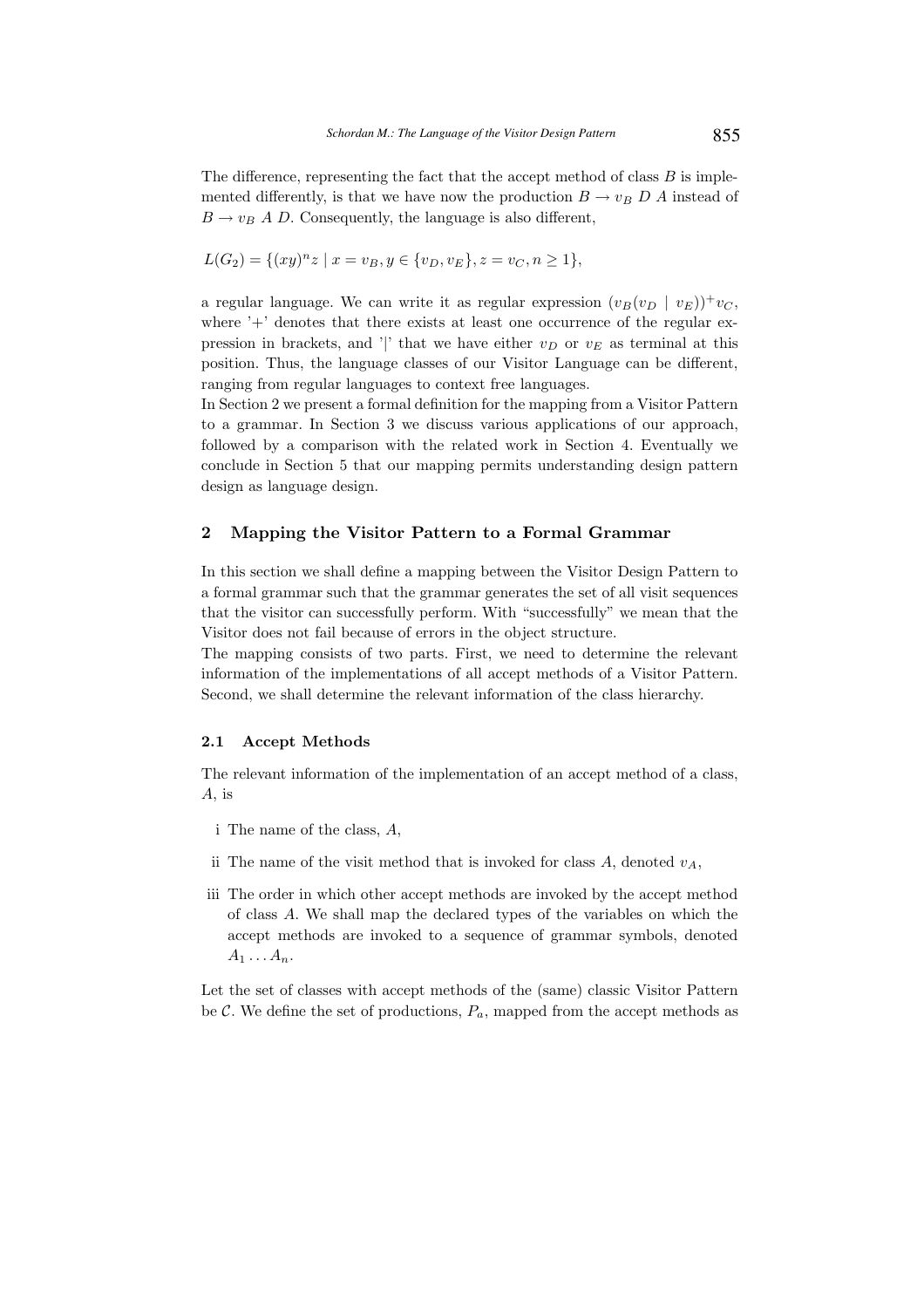$$
P_a = \{A_0 \rightarrow v_A \; A_1 \ldots A_n \; | \; A_i \in \mathcal{C}, \texttt{is\_concrete}(A_0), n \geq 0, 0 \leq i \leq n\}
$$

On the left-hand-side of a production we have a nonterminal representing the name of the class,  $A_0$ . For  $P_a$  we only consider concrete classes for the left-handside with the predicate is concrete holding only for classes with an implementation of an accept method. The right-hand-side has as first grammar symbol a terminal,  $v_A$ , which represents the invoked visit method for class A; the visit method is usually called visit followed by a class name. This terminal is followed by a possibly empty list of nonterminals  $A_1 \ldots A_n$ , each representing the declared type of the variable on which the accept method is invoked. If n is not fixed, we denote this using the notation from regular right part grammars, as  $A_i^*$ . This is the case for containers of objects which can be of arbitrary size. It is used for the Composite Pattern.

For example, let us apply this mapping to the accept method of class B in Listing 3. As relevant information we obtain B (i),  $v_B$  (ii), and the list A,D (iii). Hence, we define the production  $B \to v_B A D$ . For the other three classes C, D, E we obtain  $C \to v_C$ ,  $D \to v_D$ ,  $E \to v_E$ .

Thus, the left-hand-side corresponds to the name of the class with the accept method in question. The right-hand-side corresponds to the implementation of the accept method, i.e., in which order the visit method and the accept methods of other classes are invoked. The order of the other classes is represented by the order of the grammar symbols that correspond to the declared types of the variables on which the accept methods are invoked.

We can now define a grammar,  $G_a$ , that represents the language generated by the above mapping of accept methods. Let  $N_a$  be the set of all nonterminals existing in  $P_a$  either on the left-hand-side or right-hand-side and let  $T_a$  be the set of all terminals v on the right-hand-side in any production in  $P_a$ . Let the start symbol of our grammar be a nonterminal corresponding to a class with an accept method,  $S_a$ .

$$
G_a = (N_a, T_a, P_a, S_a)
$$

An interesting property of grammar  $G_a$  is that it is in Greibach Normal Form [15]; this form is often used as basis for formal proofs on grammars. Here it defines the set of all visit-sequences that can be generated by calling the accept method of an object in an object structure. In the next section we extend this grammar with productions representing the case that the Visitor is invoked on a variable with declared type of some abstract base class.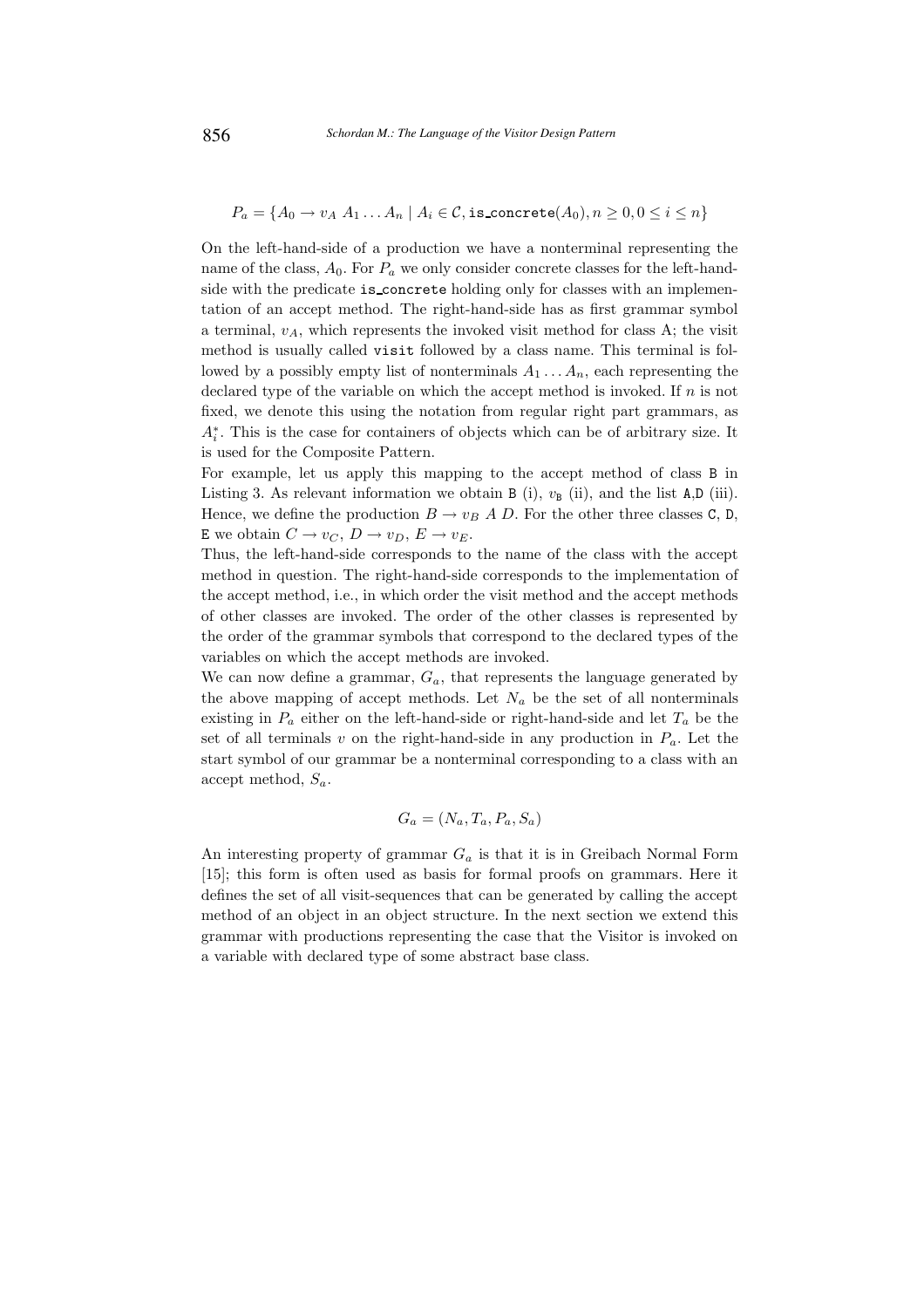### 2.2 Class Hierarchy

The classes of an object structure do not necessarily have to have a common base class. This is case is represented in our running example in Listing 2 with class D not being in the class hierarchy of classes A, B, and C.

It remains to define the productions mapped from the class hierarchy, to complete the grammar of the Visitor Language. Let the predicate is base class  $(A, B)$ hold, if class  $A$  is a (direct) base class of class  $B$  and class  $A$  has an accept method declared. We define the set of chain productions,  $P_c$ , for classes with an accept method of the (same) Visitor as

$$
P_c = \{A \rightarrow B \mid \texttt{is base\_class}(A, B), A \in \mathcal{C}, B \in \mathcal{C}\}
$$

For example, for our Visitor Pattern in Listing 2 we obtain as corresponding set of chain productions  $\{A \to B, A \to C, D \to E\}$ . These productions correspond to the inheritance in the class hierarchy where the accept method of the Visitor Pattern in question is inherited.

## 2.3 Complete Grammar

The complete Grammar, G, is composed from the defined mapping of the accept methods and the classes with an accept method in the class hierarchy. Let  $N_c$ be the set of all nonterminals on any side of the productions in  $P_c$ . Note that  $P_c$ has no productions with terminals. Then we define the complete grammar as

$$
G = (N_a \cup N_c, T_a, P_a \cup P_c, S_c)
$$

The set of nonterminals,  $N = N_a \cup N_c$ , consists of the union of nonterminals of the productions generated from the relevant information in the accept methods and classes with accept methods of the class hierarchy. The terminals,  $T_a$ , are those defined in the mapping of the accept methods only. The productions are, similar as the nonterminals, the union of  $P_a$  and  $P_c$ . The start symbol can be any nonterminal corresponding to a class with an accept method to generate the set of visit sequences of the accept method of that class. The set of productions as defined above, allows to derive any possible visit sequence by choosing the appropriate start symbol.

The grammar therefore only has two kinds of productions of the form

- 1.  $N_0 \rightarrow N_1$  (corresponds to inheritance)
- 2.  $N_0 \rightarrow v_N N_1 \dots N_n$  with  $n \geq 0$ . (corresponds to accept methods)

which permits defining the language of a Visitor Design Pattern.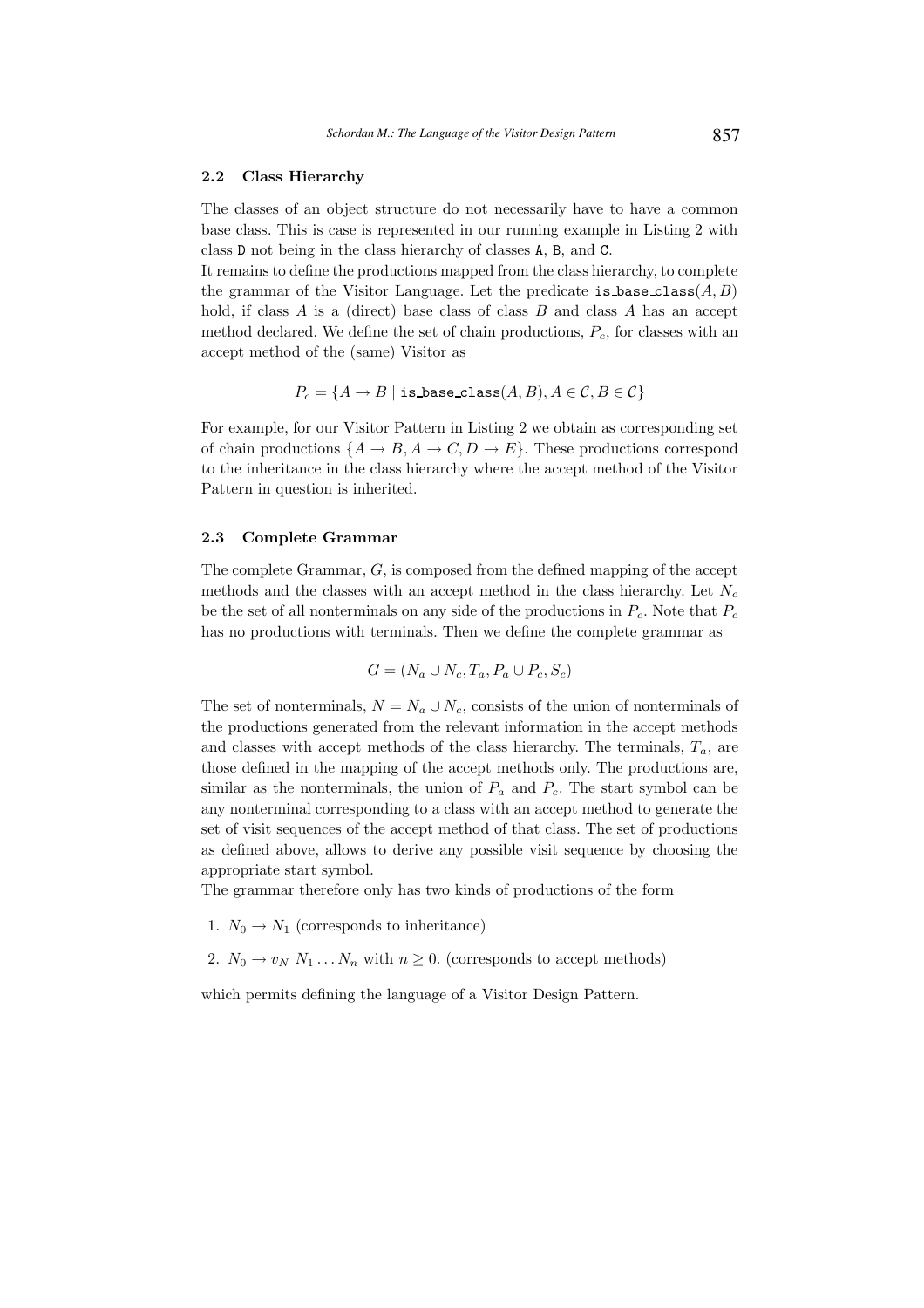| Relevant information of running example                         | Mapped Productions                                                                         |
|-----------------------------------------------------------------|--------------------------------------------------------------------------------------------|
| $B: accept()$ {                                                 |                                                                                            |
| visitB();                                                       |                                                                                            |
| next- $\text{`accept}();$ next is of declared type $A*$         |                                                                                            |
| data->accept();} :data is of declared type $D *  B \to v_B A D$ |                                                                                            |
| $C:\text{accept}(\ldots) \{ \text{visitC}(\ldots) \ldots \}$    |                                                                                            |
| $D:\text{accept}(\ldots) \{ \text{visitD}(\ldots) \ldots \}$    | $\begin{array}{c} C \rightarrow v_C \\ D \rightarrow v_D \\ E \rightarrow v_E \end{array}$ |
| E:: $accept() \{ visitE()  \}$                                  |                                                                                            |
| class $A \{ accept(); \}$                                       |                                                                                            |
| class $B : \text{public A} \{ accept();  \}$                    | $A \rightarrow B$<br>$A \rightarrow C$                                                     |
| class C : public A { $accept(); $ }                             |                                                                                            |
| class $D \{ accept(); \}$                                       |                                                                                            |
| class $E : \text{public } D \{ accept(); \}$                    | $D\to E$                                                                                   |

Figure 2: Table showing how the presented mapping is applied to the running example. Only that information of the source code is shown that is relevant for mapping the Visitor to grammar  $G_1$ . The first block of rows in column two shows the productions for  $P_a$  of  $P_1$ , the second block of rows the productions for  $P_c$  of  $P_1$ .

Eventually we show in Fig. 2 for our running example from Listing 2 and Listing 3 how we obtain the grammar presented in the introduction with the above definition. In the first column only that portion of the source code is shown that is relevant for the mapping. It is the accept methods, and the inheritance hierarchy for those classes. Note that class D is a base class but also a concrete class in the object structure and therefore both kinds of productions exist with  $D$  on the left-hand-side.

# 2.4 Readability and Direct Correspondence

The readability and direct correspondence to the implementation of the Visitor Pattern is important such that the grammar can be used for documenting an existing Visitor. The automatic grammar generation for an existing Visitor we shall discuss in the next section. Here we shall highlight the expressiveness of our defined formal grammar.

The grammar has only two kinds of productions, chain productions and productions starting with a terminal. Each kind represents exactly one property of the Visitor Pattern.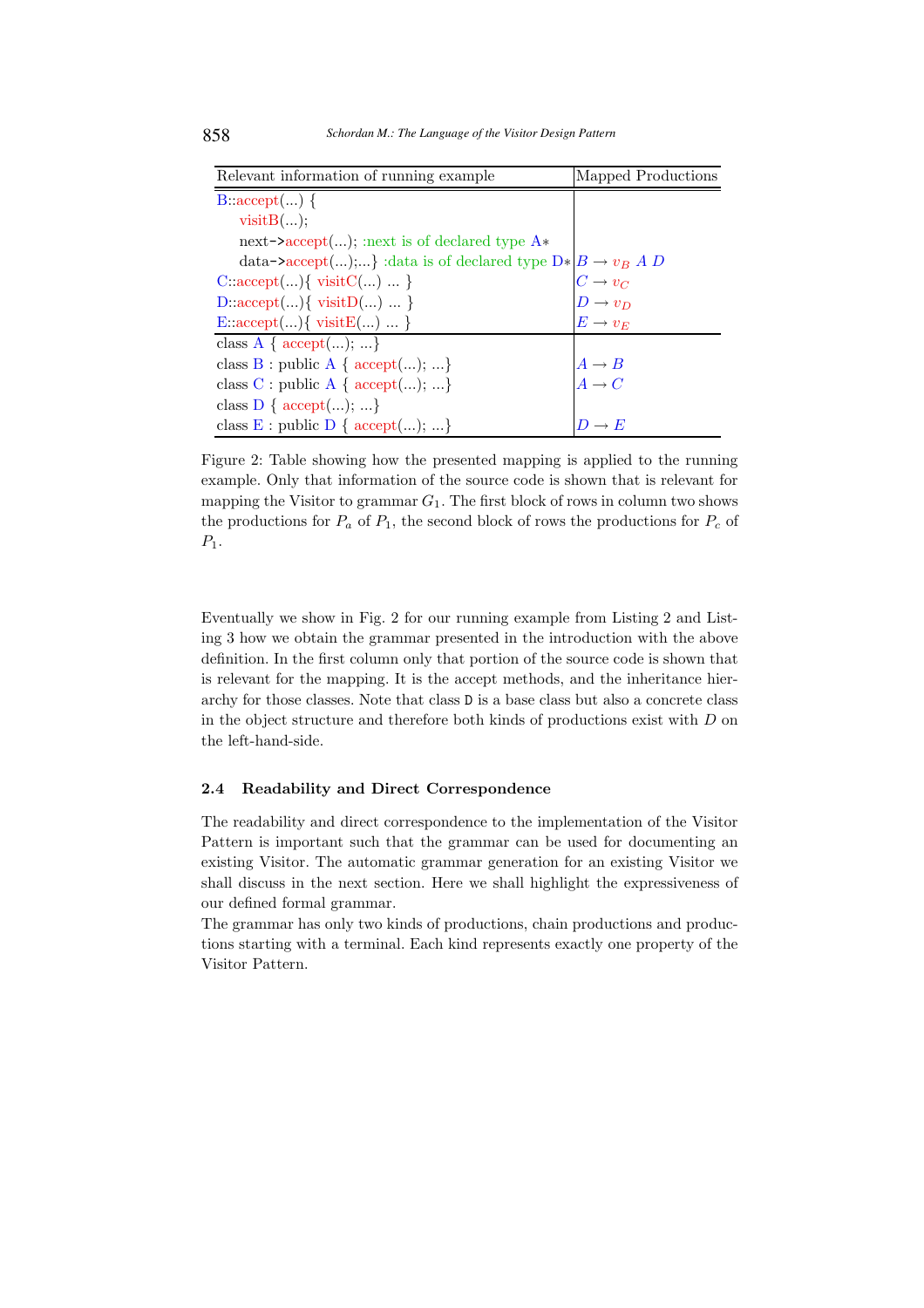# 2.4.1 Chain Productions.

A chain production is of the form  $A \rightarrow B$  where A is a base class of B. It represents inheritance (with the arrow going into the opposite direction as in the UML notation for class hierarchies). This production exists in the grammar because there exists an accept method in class  $A$  and it is inherited by  $B$ . If multiple classes inherit from A we have multiple chain productions.

In particular, *all* is-a relationships that are relevant to the Visitor Pattern are represented by such chain rules. Note that this permits representing multiple inheritance as well.

## 2.4.2 Productions with a Terminal.

The second kind of productions is of the form  $A \to v_A A_1 \dots A_n$ . The number of this kind of productions is exactly the number of concrete classes that are relevant to the Visitor Pattern. Such a production never represents inheritance; it can be understood as a has-a relationship if we wish to have the object structure design in mind and the accept methods always directly reflect that class A has members of type  $A_1 \ldots A_n$ .

From such a production we know that there exists a concrete class A, that the visit method  $v_A$  is invoked in the accept method of class A, and that the traversal proceeds by traversing objects of type  $A_1$  to  $A_n$ , in the specified order. The order in which the visit and accept methods are called is directly reflected in the order of the grammar symbols on the right-hand-side of the production.

#### 2.4.3 Language and Start Symbol of the Grammar.

Because the terminal  $v<sub>X</sub>$  directly corresponds to an invocation of a visit method, the language generated by the grammar is the set of all traversals, or in other words, the set of all sequences of invocations of the visit methods. A word of the language directly corresponds to a traversal.

The start symbol of the grammar corresponds to the declared type of the variable that holds the reference to the first object being traversed. Any nonterminal of the grammar can be chosen as start symbol because every nonterminal on the left-hand-side directly corresponds to a class of that name with an accept method.

## 2.5 Variations of the Classic Pattern

Variations of the Visitor Pattern can be represented as well. In a post-order traversal,  $v<sub>X</sub>$  is the last grammar element on the right-hand-side. For an extension of the Visitor Pattern, such as performing a preVisitX and a postVisitX, we have two (distinct) terminals on the right-hand-side,  $v_X$  and  $v'_X$ .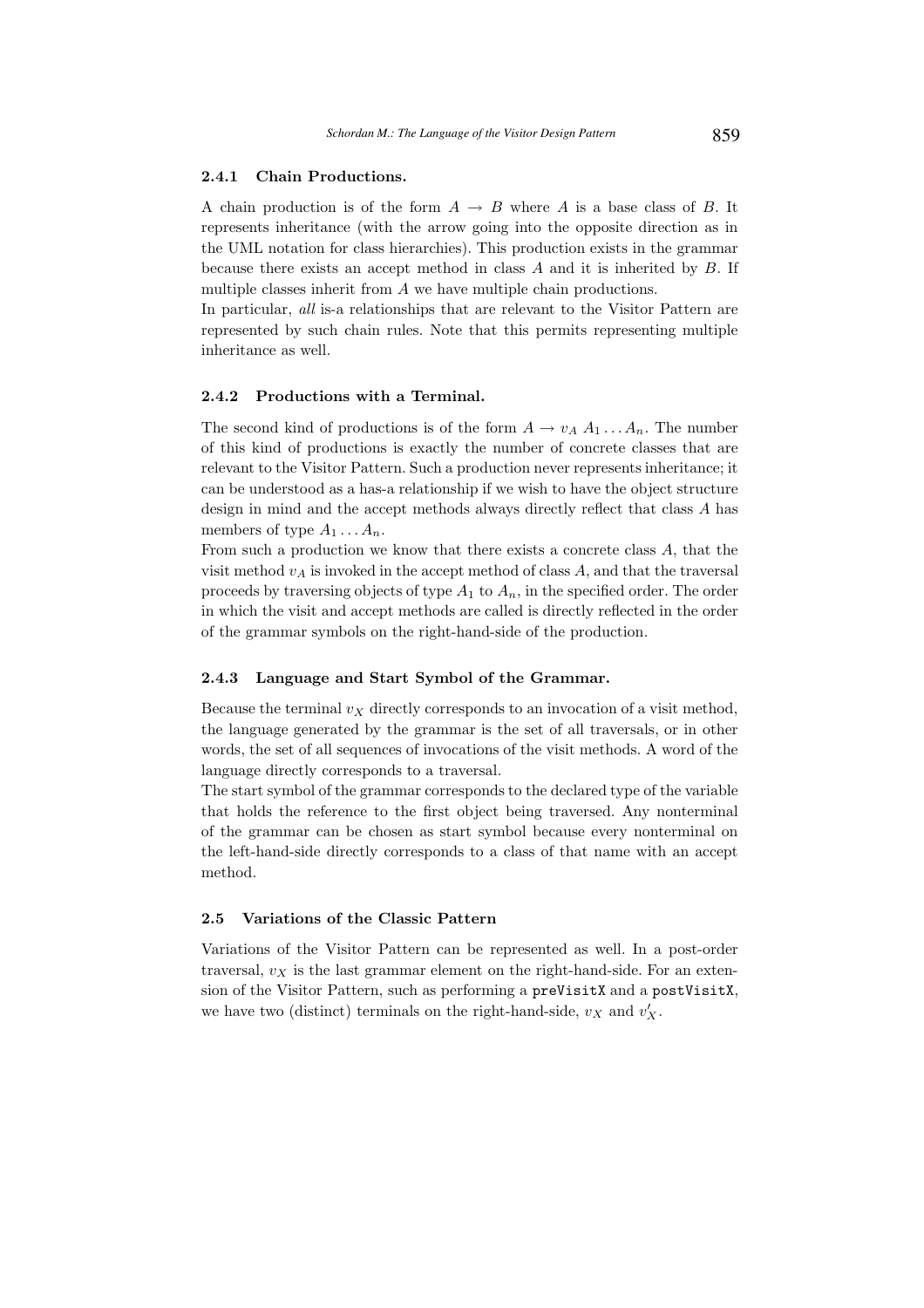Listing 5: Alternative implementation of a variation of the Visitor Pattern with preVisit and postVisit methods in class B's accept method.

| void B::accept(Visitor & v) { |                                           |
|-------------------------------|-------------------------------------------|
| $v.\text{preVisitB}$ (this);  | $/*$ first visit of node with type B $*/$ |
| $next->accept(v);$            | /* declared type of next is $A**/$        |
| $data - > accept(v);$         | /* declared type of data is $D**/$        |
| $v.$ post Visit B(this);      | $/*$ second visit of node with type $B*/$ |
|                               |                                           |

Listing 6: Alternative implementation of a variation of the Visitor Pattern with a null pointer check in class B's accept method.

```
void B::accept(Visitor& v) {
  v<u>v.</u> visit<math>B(t)<sub>is</sub>);
  next−>accept(v);
  if ( data \neq 0 ) { /* check whether data points to an object */data−>accept(v);
  }
}
```
The corresponding production for the alternative implementation in Listing 5 is

$$
B \to v_B A D v'_B
$$

We shall discuss a concrete example of this variation from our own work in Section 3.1. This variation of the Visitor Pattern is also utilized in [8] for computation of inherited attributes (pre-visit) and synthesized attributes (post-visit). Another variation of the classic Visitor Pattern is the use of null pointers and having accept methods check whether a pointer is null. This fact can be represented by making the corresponding grammar symbol optional on the right-hand-side of a production. In Listing 6 such an alternative implementation is shown for our running example's accept method of class B. Written as regular right part grammar, the corresponding production to this alternative implementation is

$$
B \to v_B A (D \mid \epsilon)
$$

The Visitor Language for our running example in section 1.1 with this alternative implementation of class B's accept method, is the language  $v_B^nv_C^1(v_D | v_E)^m$ , where  $n \geq m, n \geq 1, m \geq 0$ .

If conditions are used to decide the order of the traversal, the language might actually be context sensitive. For that case we suggest extending the grammar to an attribute grammar for specifying the additional constraints in semantic actions but this requires further investigation in future work.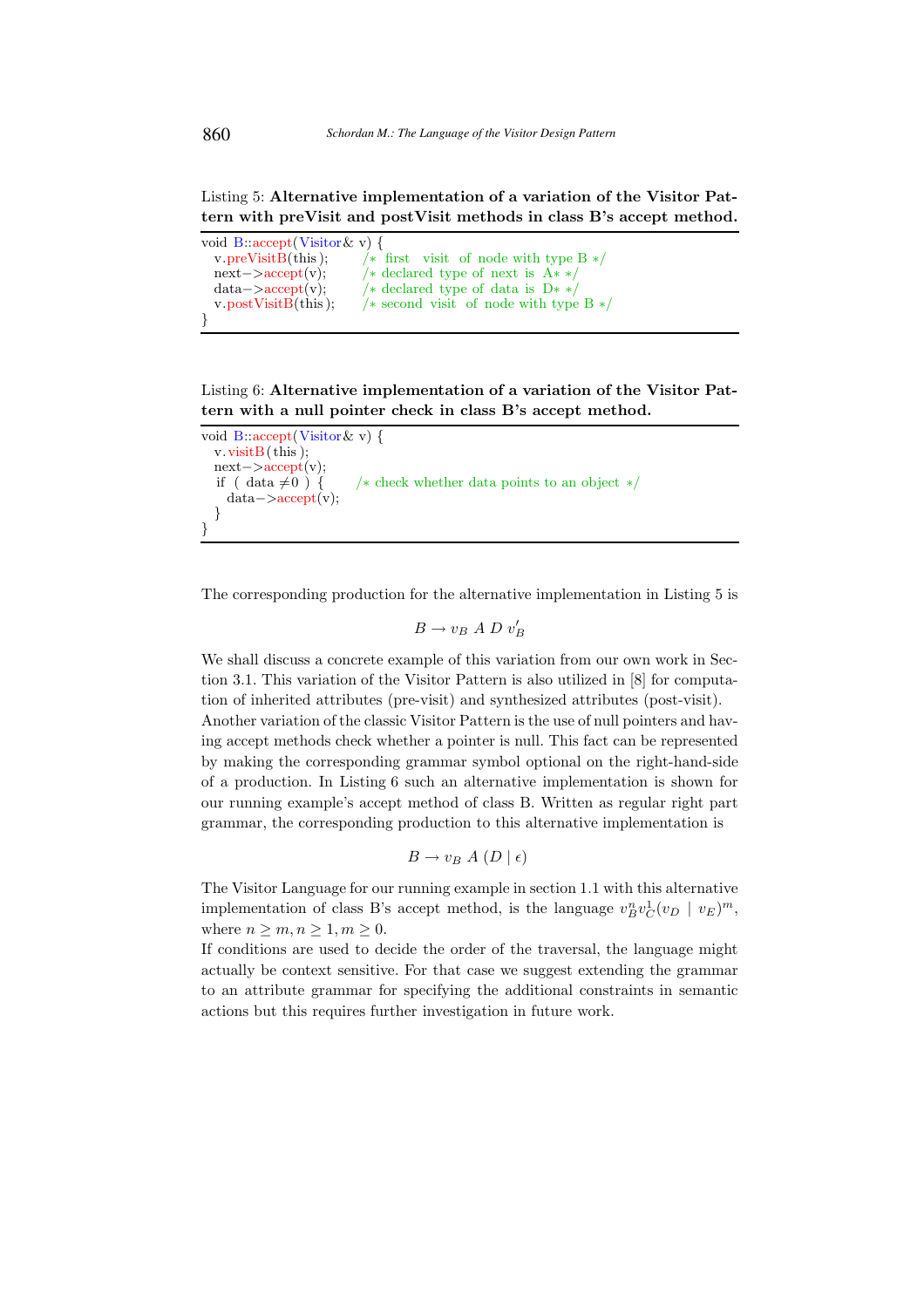# 3 Applications

In this section we show in which fields the presented approach, using a mapping from a Visitor to a grammar, has already been applied in our own work. We also wish to make clear that the mapping can be fully automated by using existing source-infrastructures such as ROSE [16].

## 3.1 Grammar as Documentation of the Visitor Pattern

In ROSE we provide beside the classic Visitor also some variations of the Visitor Pattern that have proven suitable for advanced computations on the AST. We give a short example of the textual representation of the grammar that we use in ROSE for documenting the Pre-Post AST Visitor, a Visitor that visits a node twice, in a pre order traversal and a post order traversal (this variation of the classic pattern is also called before/after Visitor). The grammar is generated following the mapping presented in Section 2 and has been added to the ROSE reference manual. The entire class hierarchy of the ROSE C++ AST consists of 246 classes. The above mentioned Visitor is designed to visit only a subset of these, 171 in total. The information stored in non-visited nodes of the AST is available via access functions, which can be considered as accessing pre-defined attributes (such as type information, modifiers, etc.). Therefore a comprehensive and precise documentation of the Visitor is necessary – and the presented grammar has proven useful for that purpose. The ROSE AST has one common base class and uses inheritance from concrete classes.

In Fig. 3 we show a grammar fragment, generated as documentation for the ROSE Pre-Post AST Visitor. The terminals of the grammar are the names of the visit methods, for each node there are two visit methods, the preVisit and postVisit method. The prefix "Sg" of class names is used for historical reasons, because the ROSE AST is based on the Sage++ AST and "Sg" is an abbreviation for Sage. Note that we use the Kleene star '\*' for specifying an arbitrary number of SgStatement node visits after pre-visiting a SgBlock node. Here the Kleene star actually represents an (internal) iteration on a C++STL container.

For example, if a user wants to know what sequence of visit methods the Visitor can perform when called on an AST object of type SgScopeStatement, he can see that SgScopeStatement is a virtual (abstract) class with a declared pure virtual accept method. Other classes, SgBlock, SgIfStatement, etc. inherit because chain productions exist with nonterminal SgScopeStatement on the left-handside. A SgBlock node is a concrete node because we have terminals representing preVisit and postVisit on the right-hand-side of the production with SgBlock on the left-hand-side. In case of inheritance from concrete classes, both kinds of productions exist with the same nonterminal on the left-hand-side.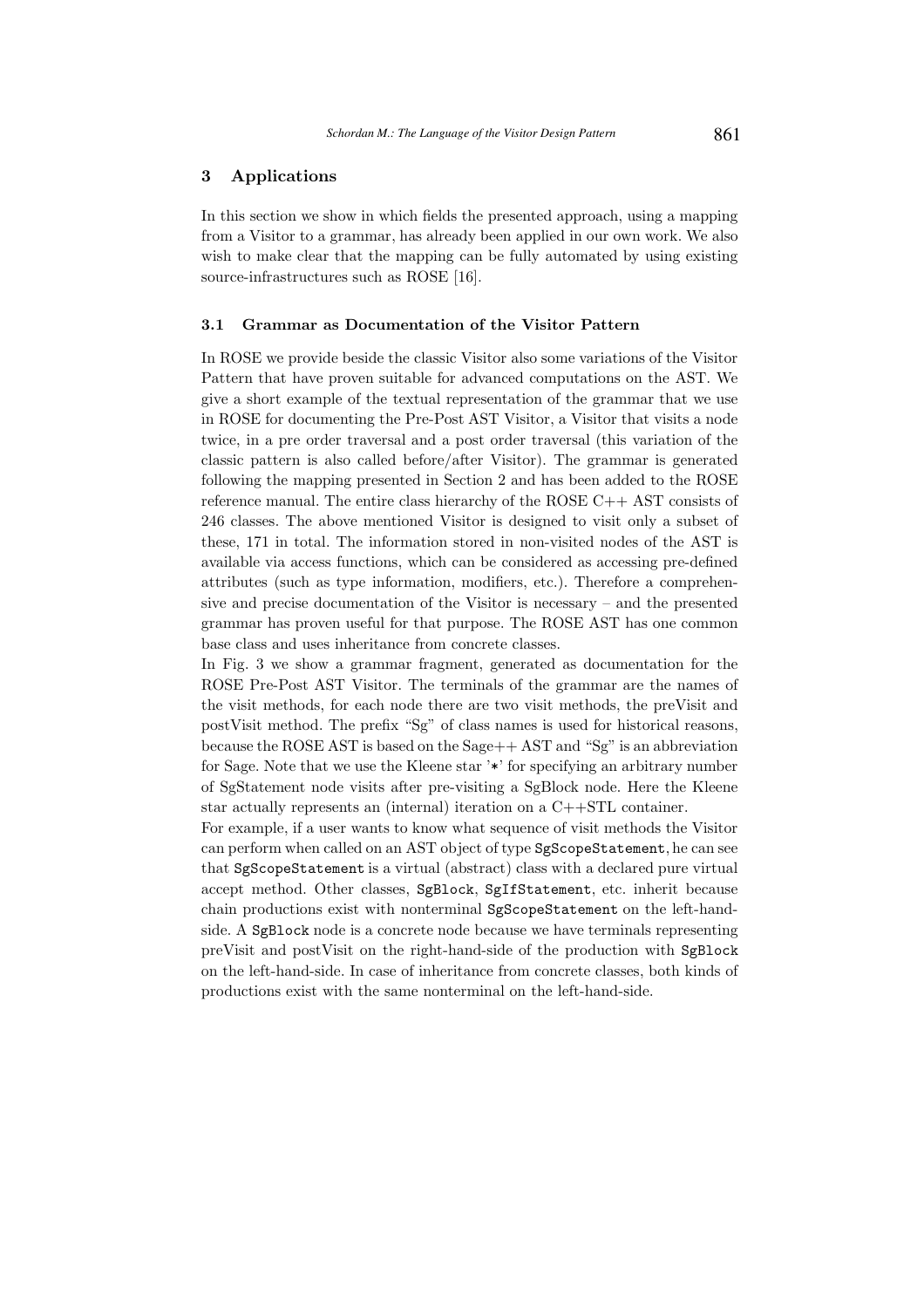| SgStatement      | $\mathbf{r}$   | SgScopeStatement            |
|------------------|----------------|-----------------------------|
|                  |                | SgDeclarationStatement      |
|                  |                |                             |
|                  | ,              |                             |
| SgScopeStatement | $\mathcal{L}$  | SgBlock                     |
|                  |                | SgIfStatement               |
|                  |                | SgForStatement              |
|                  |                |                             |
|                  | ,              |                             |
| SgBlock          | $\ddot{\cdot}$ | preVisitSgBlock             |
|                  |                | $SgStatement*$              |
|                  |                | postVisitSgBlock            |
|                  | ;              |                             |
| SgIfStatement    |                | preVisitSgIfStatement       |
|                  |                | SgStatement SgBlock SgBlock |
|                  |                | postVisitSgIfStatement      |
|                  | ,              |                             |
|                  |                |                             |
|                  |                |                             |

Figure 3: Grammar fragment example from the generated Visitor documentation in ROSE for the Pre-Post Visitor.

# 3.2 Grammar-Based Interoperability of Tools

We briefly describe an application going towards the Grammarware discipline as described in [14], based on our presented Visitor grammar. The Program Analysis Generator (PAG) [17] requires an abstract grammar as input, so called syn files. The abstract grammar specifies the Abstract Syntax Trees on which the generated program analyzer operates on.

When we integrated PAG into the C++ source-to-source infrastructure ROSE [16], we first generated the documentation for the AST Visitor. Here the classic Visitor was of interest. It travarsed the same subset of AST nodes as the above mentioned Pre-Post Visitor. This grammar was also input to another tool, called GRATO, to transform the grammar, by also pruning all controlflow related symbols, into another grammar, representing the abstract grammar (without control-flow relevant information) as required by PAG. Hence, the documentation of the Visitor also served as input format for generating an adapted grammar, as required by another tool, PAG.

PAG is used to specify program analyses based on abstract interpretation, which we use with ROSE for analyzing source code and detecting more advanced vari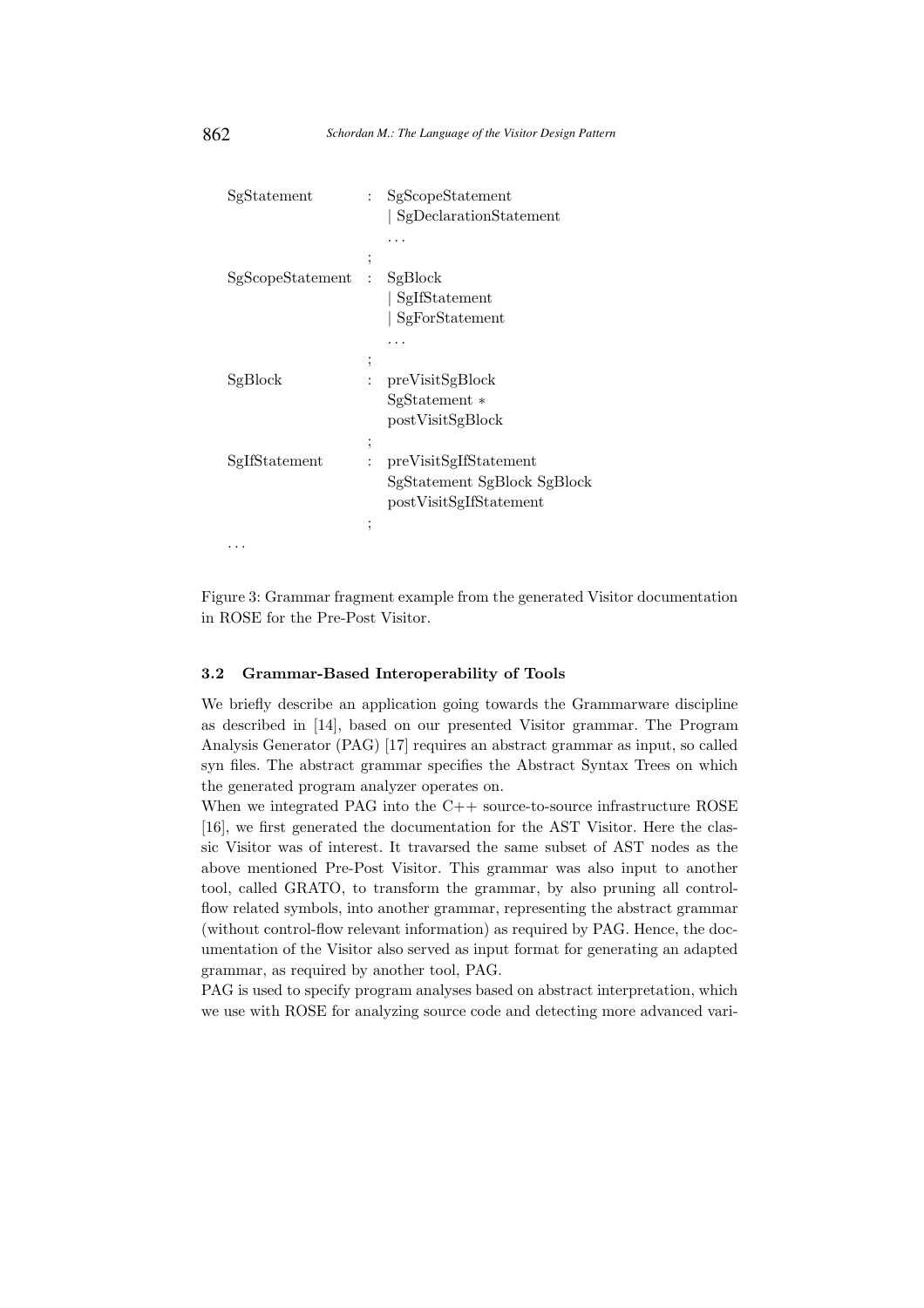ations of Visitors in existing source code. Therefore, we can automate the detection of the Visitor Pattern and generate a grammar as presented, defining the Visitor Language. The details of the abstraction aware analysis are beyond the scope of this paper.

# 4 Related Work

The visitor pattern has been intensively studied, mostly from the perspective of specifying a traversal on an object structure and generating the implementation of the object structure and a Visitor for performing the traversal. All those approaches incorporate the use of a grammar at some point. The documentation generation for Design Patterns has also been addressed in [11, 18]

Recently, the most general approach has been defined by Klint et al. in [14]. They propose to incorporate the use of grammars at all levels in development and comprise grammar and all grammar-dependent software in the so called discipline Grammarware. In this discipline our presented grammar could be understood as a base-line grammar within the grammar life-cycle. This is, also from our perspective, the ideal case, to start with a grammar, and by transforming and extending that grammar we can generate other components of the software system. If the software already exists, and our approach is motivated by that setting, we need to create a grammar from existing source code. The same authors have also contributed in the field of semi-automatic grammar recovery [19] but focus on existing parsers and generating a concrete grammar.

A very general approach to the specification of traversals is presented by Lieberherr et al. in [5]. This approach supports structure-shy specification of traversals. Only those aspects are specified as constraints that are considered relevant to the traversal and the generator ensures that those constraints are met. This approach supports changes to the object structure, which is a general problem of the Visitor Pattern. Our approach does not attempt to contribute to the problem of changes to the object structure, our contribution is in the field of generating documentation for Visitors and presenting a grammar that can be automatically obtained from an existing Visitor implementation with our  $C++$  infrastructure ROSE [16]. An approach for specifying recursive traversals is presented in [6]. It is based on traversal specifications that allow specifying traversals that can revisit the same node and also to dynamically control the behaviour of the traversal. In particular, it also permits calling other traversals within a traversal. This permits combining different traversals and abstractions of those. Visser has also contributed in this field by proposing Visitor combination for similar reasons in [4]. This work has been developed into a full framework, the JJTraveler [7], together with Arie van Deursen. In our approach we can express that by combining different grammars into one grammar. For example, instead of considering only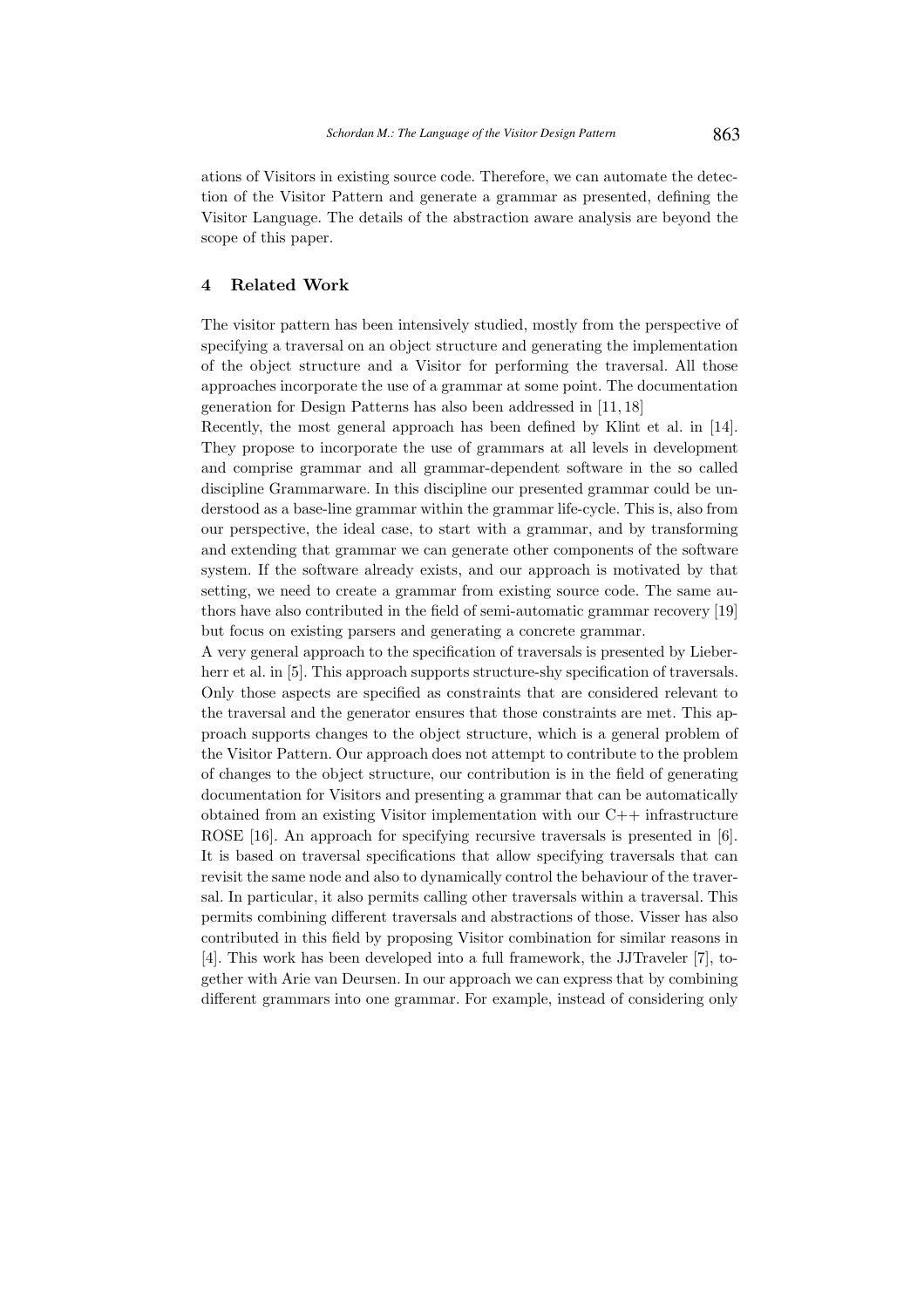one Visitor we can consider a set of Visitors and all their accept methods. This gives us a single language for a set of combined Visitors.

An object-oriented view on attribute grammars that is similar to our grammar was already presented by Koskimies [20] in 1991. He used two notions of nonterminals, so called superclass nonterminals and basic nonterminals. The concept of superclass nonterminals and the use of chain productions to express the inheritance relation is the same as in our approach. But we do not use the concept of basic nonterminals to specify the syntactic composition of basic language constructs. In contrast, in our grammar only the invocation of a visit method corresponds to a terminal. A basic nonterminal on the left-hand-side of a production and the so called slots in [20] correspond in our grammar to productions corresponding to implementations of accept methods. A similar approach was also discussed by Grosch in [21], where he shows how with object-oriented attribute grammars common parts of a specification can be "factored out". Some tools take the approach, such as Alexey Demakov's TreeDL and Etienne Gagnon's SableCC, of using Visitors for actions but letting the user specify a tree structure with a grammar-like specification. These tools generate a class for each node in the tree in order to ensure valid tree construction. These approaches have in common that the grammar always requires being enriched with additional information about the details of the generated code. Our contribution in this paper is to provide a mapping to a grammar that is clean of any additional information but still carries enough information such that the essential information of a mapped Visitor is present. Our approach aims at using grammars as generated documentation for Visitors, but with properties, such that they might be interesting to investigate Visitors also from a language perspective.

An interesting combined approach that also shares several aspects with our mapping, is the use of a JavaCC grammar in the Java Tree Builder (JTB), originally developed by Jens Palsberg and Kevin Tao. A plain JavaCC grammar file serves as input to JTB, and from that grammar an object-oriented AST and its creation during parsing, following the design in [13], is generated. It also includes the generation of different depth-first Visitors. This provides a close relationship to our mapping, but in the opposite direction and with a different grammar design of the productions. It requires that the class hierarchy has one single root class and does not use inheritance from concrete classes. In the context of ASTs this is commonly considered a good design. Our approach aims at being applicable to the documentation of Visitors that operate on arbitrary data structures. Therefore our grammar can also represent the language of Visitors that are traversing across different class hierarchies, i.e. allowing to traverse Composite Patterns, and also inheritance from concrete classes can be represented. In particular, in our grammar the traversal order is explicitly defined.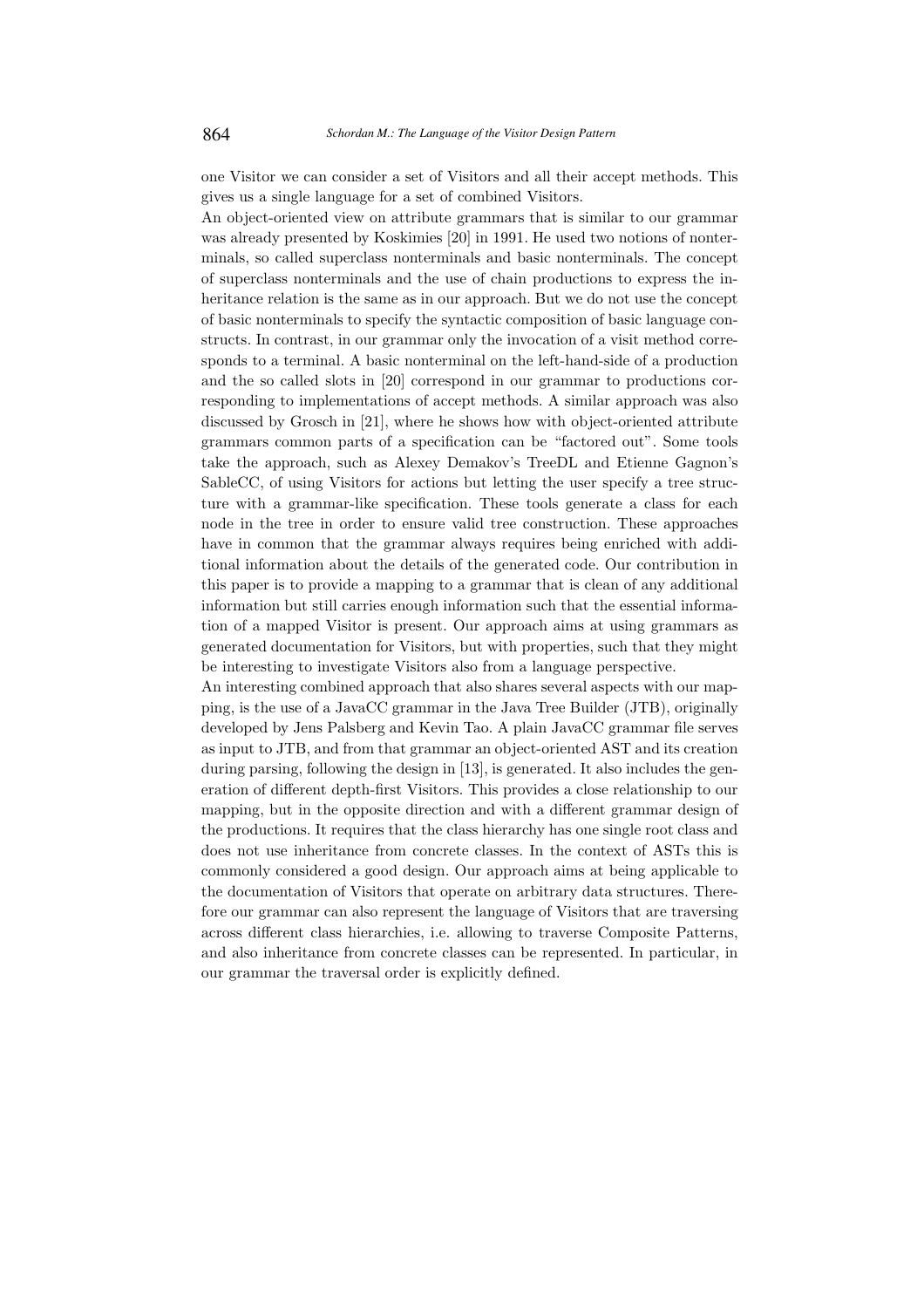# 5 Conclusions

We have presented a mapping from the Visitor Design Pattern to a formal grammar. The grammar is a context free grammar and its design directly reflects the essential aspect of the Visitor Pattern. It consists of only two kinds of productions. The chain productions correspond to the relevant inheritance relationships of the class hierarchy where accept methods of the Visitor Pattern exist. The second kind of productions represents the information, at which type of node a visit method exists (left-hand-side) and in which order the remaining object structure is traversed from that node type (right-hand-side).

The language generated by the grammar is the Visitor Language. A visit method invocation is represented by a terminal in the grammar. A word of the language represents one possible visit sequence. Thus, the set of all sequences of visit method invocations that a Visitor Pattern can perform on an object structure, is the Visitor Language. The essential aspect of the Visitor Pattern is the set of such sequences that it defines for an object structure. This essential aspect is represented by the Visitor Language.

Although it is well known that grammars can be used for engineering software systems, as is also discussed in the context of recent Grammarware work in [14], the application of design patterns is usually not understood as an implicit language definition. With the presented mapping from the Visitor Design Pattern to a formal grammar, we aim at making this correspondence more obvious and easier to recognize. The grammar can be used as precise documentation of an existing Visitor Design Pattern. This understanding may drag people, who are not used to using grammars, towards Grammarware. Therefore, the readability of the grammar is one of our main concerns.

This work is a contribution to understanding pattern design as language design, applied to the classic Visitor Pattern which can be found in many libraries today. We believe that a similar method can also be used for other Design Patterns, in particular those that incorporate the use of other patterns in some systematic way.

For the claim "Library Design is Language Design", and our adapted version, "Pattern Design is Language Design", we have presented a mapping from the Visitor Pattern to a grammar that generates such a language. Our hope is that this contribution adds to a broader acceptance of using grammars by software developers, beginning by using them for documenting Visitors, and that it may permit to recognize, understand, and investigate further the many languages that are implicitly defined in software systems.

## Acknowledgements

I wish to thank Jens Knoop, Franz Puntigam, Daniel Quinlan, and the anony-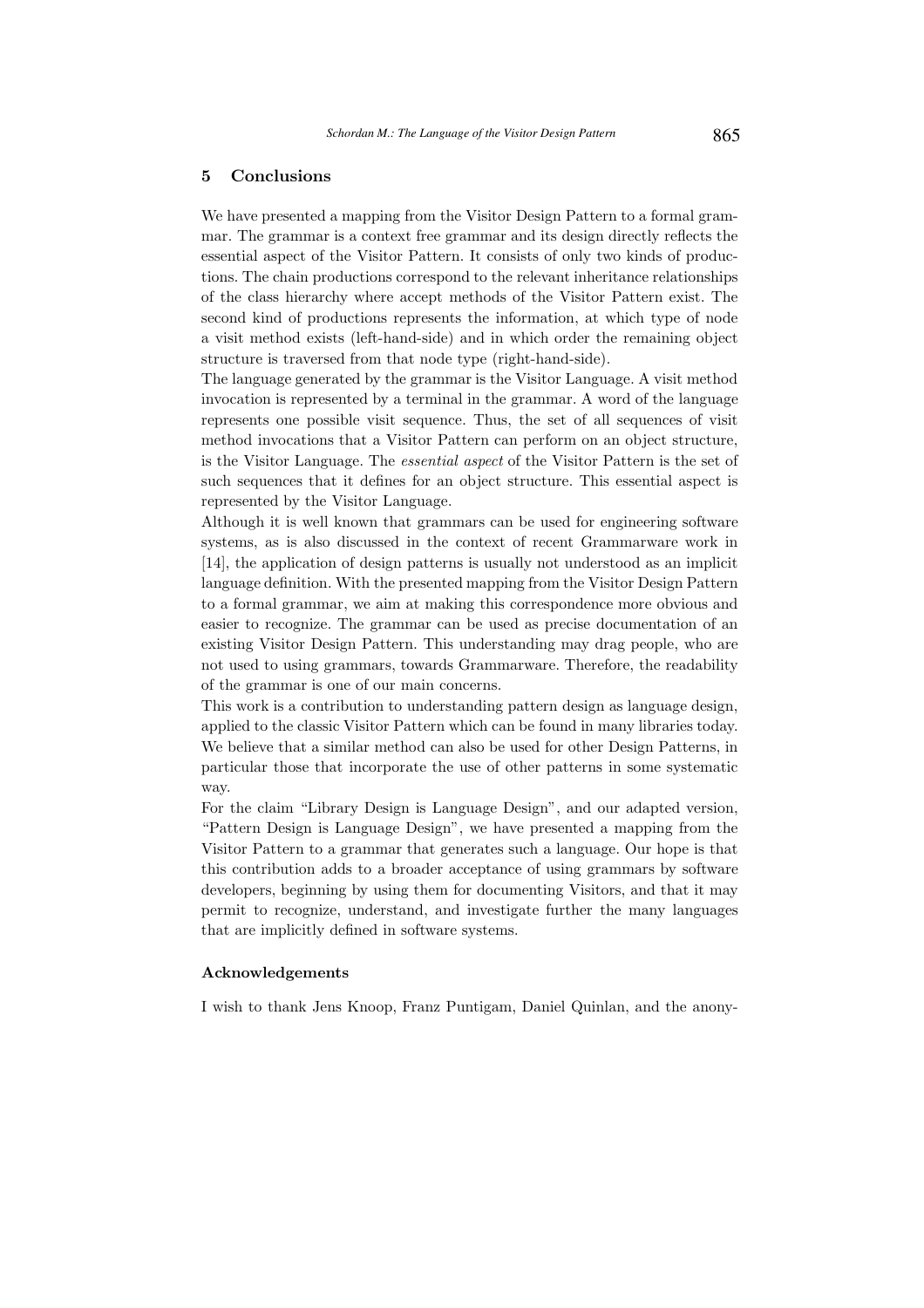mous reviewers for valuable suggestions. This work was performed within the ARTIST2 Project IST-004527.

## References

- 1. Andrew Koenig and Barbara Moo. *Ruminations on*  $C_{++}$ *.* Addison-Wesley, 1996.
- 2. E. Gamma, R. Helm, R. Johnson, and V. Vlissides. Design Patterns. Elements of Reusable Object-Oriented Software. Addison-Wesley Publishing Company, Reading, Massachusetts, 1995.
- 3. Martin C. Carlisle and Ricky E. Sward. An automatic "visitor" generator for ada. Ada Lett., XXII(3):42–47, 2002.
- 4. Joost Visser. Visitor combination and traversal control. In OOPSLA '01: Proceedings of the 16th ACM SIGPLAN conference on Object oriented programming, systems, languages, and applications, pages 270–282, New York, NY, USA, 2001. ACM Press.
- 5. Karl Lieberherr, Boaz Patt-Shamir, and Doug Orleans. Traversals of object structures: Specification and efficient implementation. ACM Trans. Program. Lang. Syst., 26(2):370-412, 2004.
- 6. Johan Ovlinger and Mitchell Wand. A language for specifying recursive traversals of object structures. In OOPSLA '99: Proceedings of the 14th ACM SIGPLAN conference on Object-oriented programming, systems, languages, and applications, pages 70–81, New York, NY, USA, 1999. ACM Press.
- 7. Arie van Deursen and Joost Visser. Source model analysis using the jjtraveler visitor combinator framework. Softw. Pract. Exper., 34(14):1345–1379, 2004.
- 8. Norman Neff. Attribute based compiler implemented using visitor pattern. In SIGCSE '04: Proceedings of the 35th SIGCSE technical symposium on Computer science education, pages 130–134, New York, NY, USA, 2004. ACM Press.
- 9. Andy Bulka. Design pattern automation. volume 13 of Conferences in Research and Practice in Information Technology, Melbourne, Australia, 2003. Australian Computer Society. Pattern Languages of Programs 2002. Revised papers from the Third Asia-Pacific Conference on Pattern Languages of Programs, (KoalaPLoP 2002).
- 10. Jan Hannemann and Gregor Kiczales. Design pattern implementation in Java and aspectJ. In OOPSLA'02 ACM Conference on Object-Oriented Systems, Languages and Applications, ACM SIGPLAN Notices, pages 161–173, Seattle, WA, November 2002. ACM Press.
- 11. Aino Cornils and Görel Hedin. Statically checked documentation with design patterns. In 33rd International Conference on Technology of Object-Oriented Languages, TOOLS Europe 2000, pages 419–430. IEEE Press, June 2000.
- 12. Alain Le Guennec, Gerson Sunyé, and Jean-Marc Jézéquel. Precise modeling of design patterns. In Andy Evans, Stuart Kent, and Bran Selic, editors, UML 2000 - The Unified Modeling Language. Advancing the Standard. Third International Conference, York, UK, October 2000, Proceedings, volume 1939 of Lecture Notes in Computer Science, pages 482–496. Springer, 2000.
- 13. Andrew W. Appel. Modern Compiler Implementation in Java. Cambridge University Press, Cambridge, 1998.
- 14. P. Klint, R. Lämmel, and C. Verhoef. Towards an engineering discipline for grammarware. ACM TOSEM, May30 2005. To appear; Online since July 2003, 47 pages.
- 15. Sheila A. Greibach. A new normal-form theorem for context-free phrase structure grammars. J. ACM, 12(1):42–52, 1965.
- 16. Markus Schordan and Daniel Quinlan. A source-to-source architecture for user-defined optimizations. In Laszlo Böszörményi and Peter Schojer, editors,